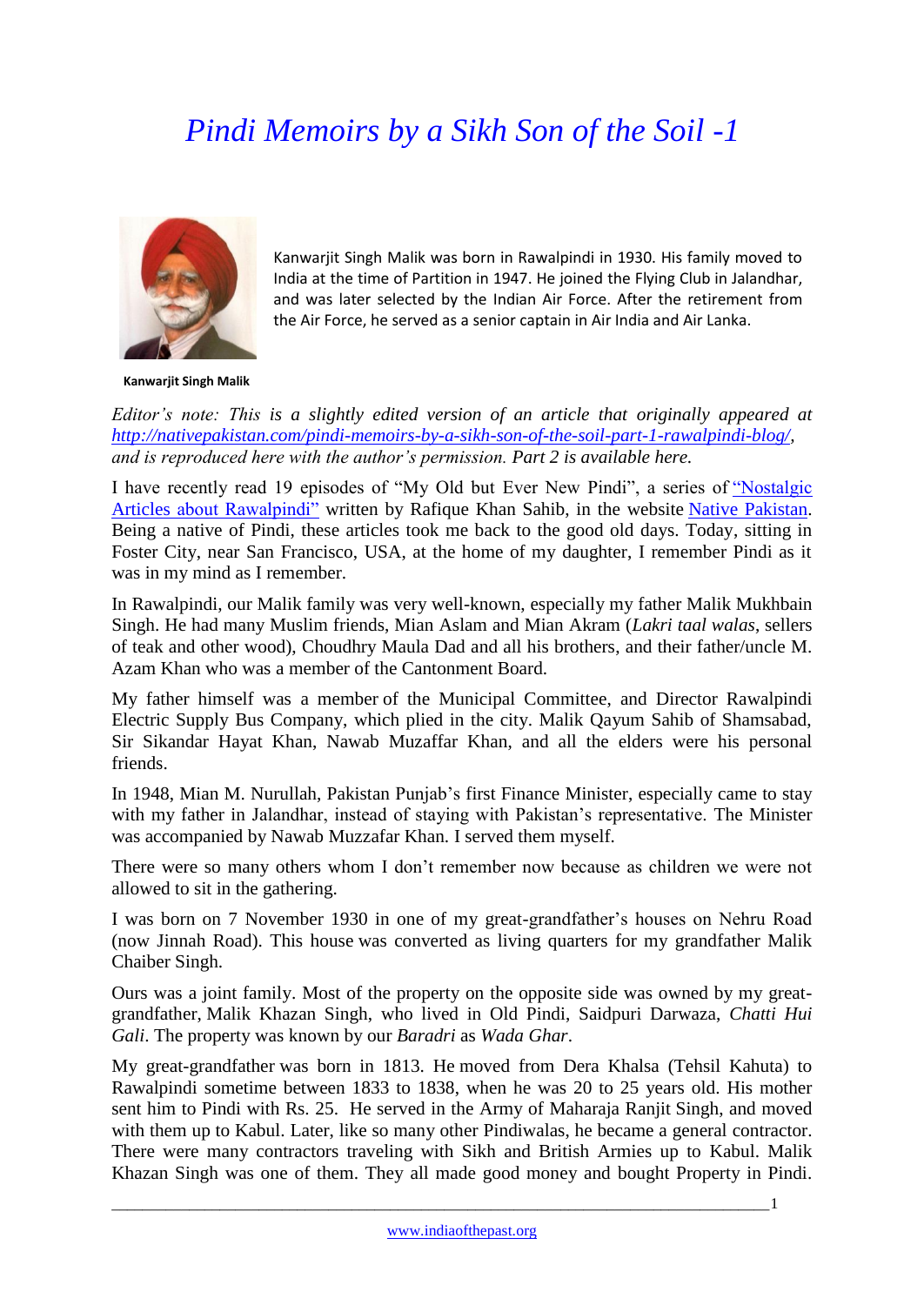They set up their own business and also became involved in Philanthropy like Sardar Sujan Singh.

He had the monopoly of *Dak* (postal mail) of Pindi District. His Tongas and Victorias used to go up to Murree. These horses were put up in the Old House, which was later converted as living quarters. He passed away in 1899.



Writer's Great-grandfather Malik Khazan Singh (1813-1899)

His son Malik Chaiber Singh, my grandfather, lived with the joint family in the Old House. Later, my grandfather moved with his younger sons to his bungalow on Circular Road. It was the biggest bungalow, over three acres, in Pindi city. It was opposite L. Kalyan Das Haveli, *Gali Surian.*

We are Ahluwalia Sikhs. Malik was the title bestowed on our ancestors with village Dera Khalsa as Jagir by Gakhar Rajas, who were the nominated Governors of retreating Muslim invaders on their way back to Central Asia or Afghanistan.

My father's youngest uncle, Malik Dogar Singh, lived in opposite us in a palatial bungalow. On the left of our house lived Bakhshi Jagan Nath; in front of his house he had some fruit trees. He enjoyed sitting there. On our right was *Sarai Sardaran Di;* this was a vast *sarai* (resting place for travellers), with a *maidan* (field) in the centre and big rooms. The travellers could stay free of any charge. There was a water tap in the centre for animals. One S Sant Singh used to manage it.

Then there was a small road leading to the bungalow of Mrs. Hardit Singh. She was mother of Sardar Sohan Singh and Mohan Singh. From the bungalow of Mrs. Hardit Singh, I used to notice Chinese looking caravan travellers. They were actually merchants from Afghanistan and other parts of Central Asia with their horses and yaks. My mother used to buy carpets from them. When we moved to our bungalow at Chowk Saidpur Road, she had 23 carpets of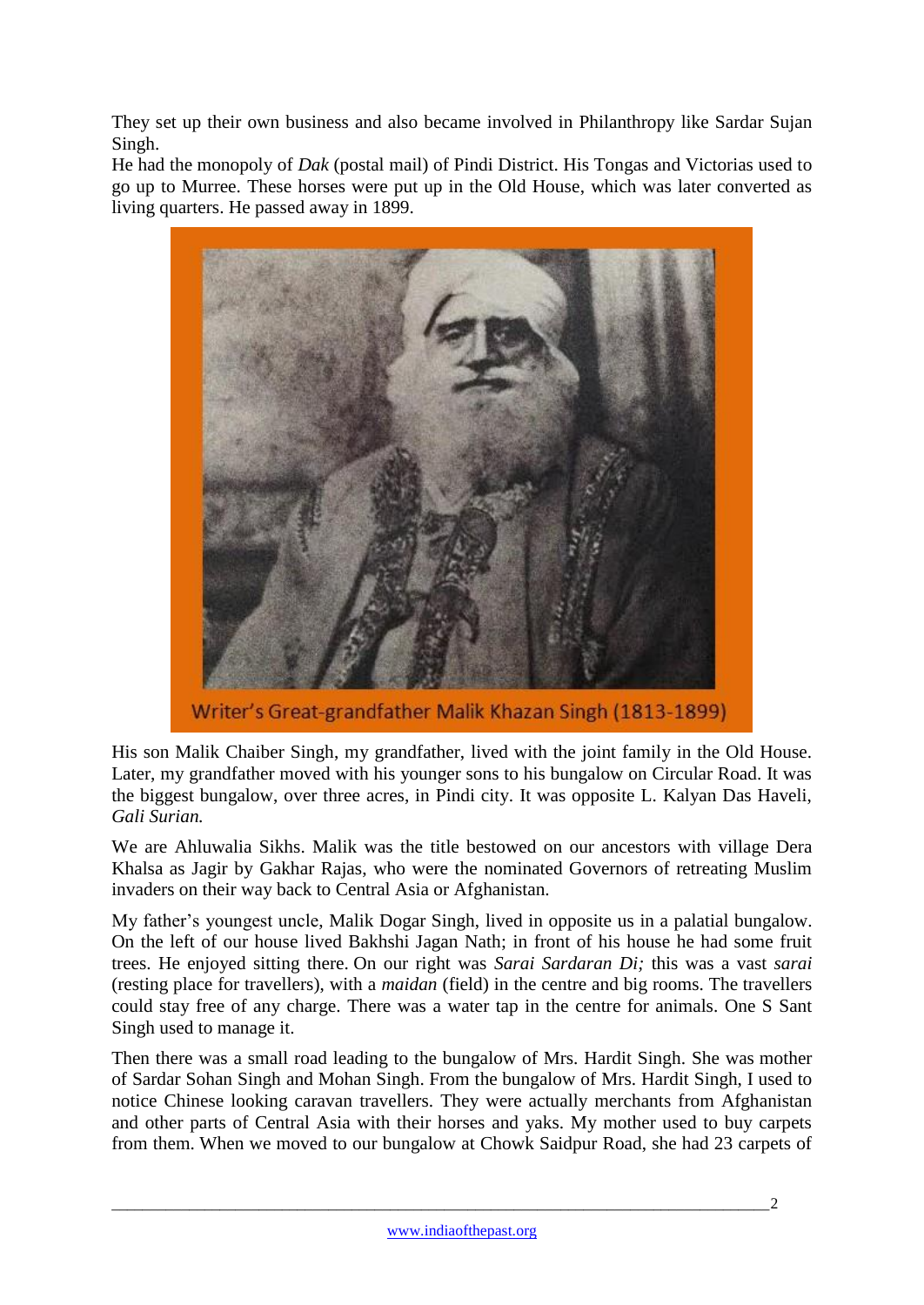all sizes. She also bought one Samuri (very large coat made of so many very fine animal skins) for my father, but he never wore that. It used to fill one large box.

Next was a Gurdwara and Mandir built by Sardar Sujan Singh, father of Sardar Hardit Singh. Next was the *Sardaran Da Bagh* (Garden of Sikhs).



**Historical Gharyal (clock tower) in Bagh Sardaran, Rawalpindi.**

The Bagh had big gates on both sides. There were about six acres of trees of all types and flowers, a big gharyal (clock tower), library, and a huge bungalow of Sardar Sohan Singh (known as Shahzada Kothi).

I visited the Shahzada Kothi many times with my father, as he was a good friend of Sardar Sohan Singh.

Sardar Mohan Singh lived in Cantonment in the best bungalow of Pindi. That Victorian style bungalow became the Pakistan President's home around the mid 1960's. Later, Fatima Jinnah Women University, the first Woman University of Pakistan, was established in the premises of this bungalow on August 6, 1998.

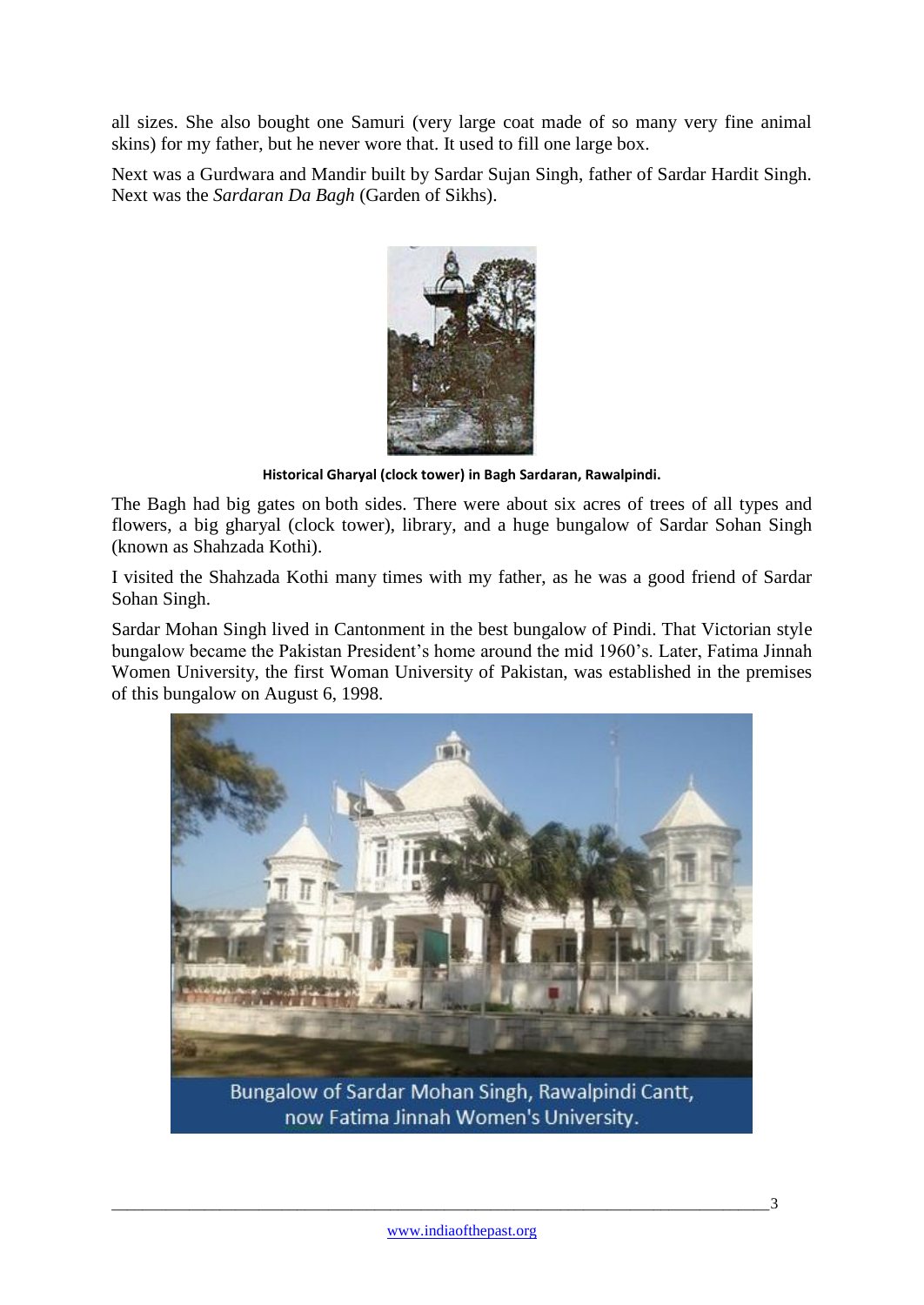The land opposite *Sardaran Da Bagh* also belonged to my great-grandfather, so it became part of the property of his youngest son, who built that imposing only bungalow on Nehru Road. All land behind and the road going to Mohalla Akal Garh belonged to him.

There were so many small shops, selling *pakoras*, rations, even *Guddas* (Kites) and Halwai shops. The small houses/shops were paying rent of Rs 15-20 per month. At the back, there were many *Kumhars* (pottery makers), all on rent of Rs. 10-15 per month.

Nearby was the Normal (yes, that was its name) School for Girls. Even I was there in 1934, as a special case, may be for 10 or 15 days. I used to play with Nayar Sultana, daughter of then Head Mistress. I have only a faint memory of my stay in that girls' school.

After this school was *Deere Mander Baba Sarab Dyal*, then a gap with some houses, and wild growth. Further on was the Cremation Ground, and the Lei Stream (now called Lei Nullah). I believe Pir Wadhai and Pir of Golra then owned most of the land on other side of Lei, which divided the city from Cantonment. We were not allowed to go anywhere without servants till Partition.

*Sardaran Da Bagh* was between two roads. A little after the Bagh, the road branched to the right, called Asghar Mall Road. Malik Harnam Singh's bungalow was located on this road. We used to call that bungalow as *Barood Khane Wali Kothi Chacha Ji Di*. It was so named because *Barood Khana* means 'Gunpowder Place', and the house was close to the only Crackers Factory in Pindi. We watched Dussehra from there. The very big ground was known as Dussehra Ground. Opposite this Ground was TB Hospital, with another very vast ground.

In 1936/37, we shifted from our Nehru Road house to our newly built bungalow at Chowk Saidpur Road. It was located at the cross road of Saidpur Road and /Asghar Mall Road. Our bungalow was a landmark, along with Saran Sardar Boota Singh, our close relation.



Writer's house at Chowk Saidpur - 1947

I studied in Presentation Convent School in Cantonment, Singh Sabha School in Raja Bazar, Khalsa School near Bani Mai Veeran on Saidpur Road, and finally up to 10th class Khalsa High School (now Muslim High School) near our bungalow.

\_\_\_\_\_\_\_\_\_\_\_\_\_\_\_\_\_\_\_\_\_\_\_\_\_\_\_\_\_\_\_\_\_\_\_\_\_\_\_\_\_\_\_\_\_\_\_\_\_\_\_\_\_\_\_\_\_\_\_\_\_\_\_\_\_\_\_\_\_\_\_\_\_\_\_\_\_\_\_\_\_\_\_\_\_4